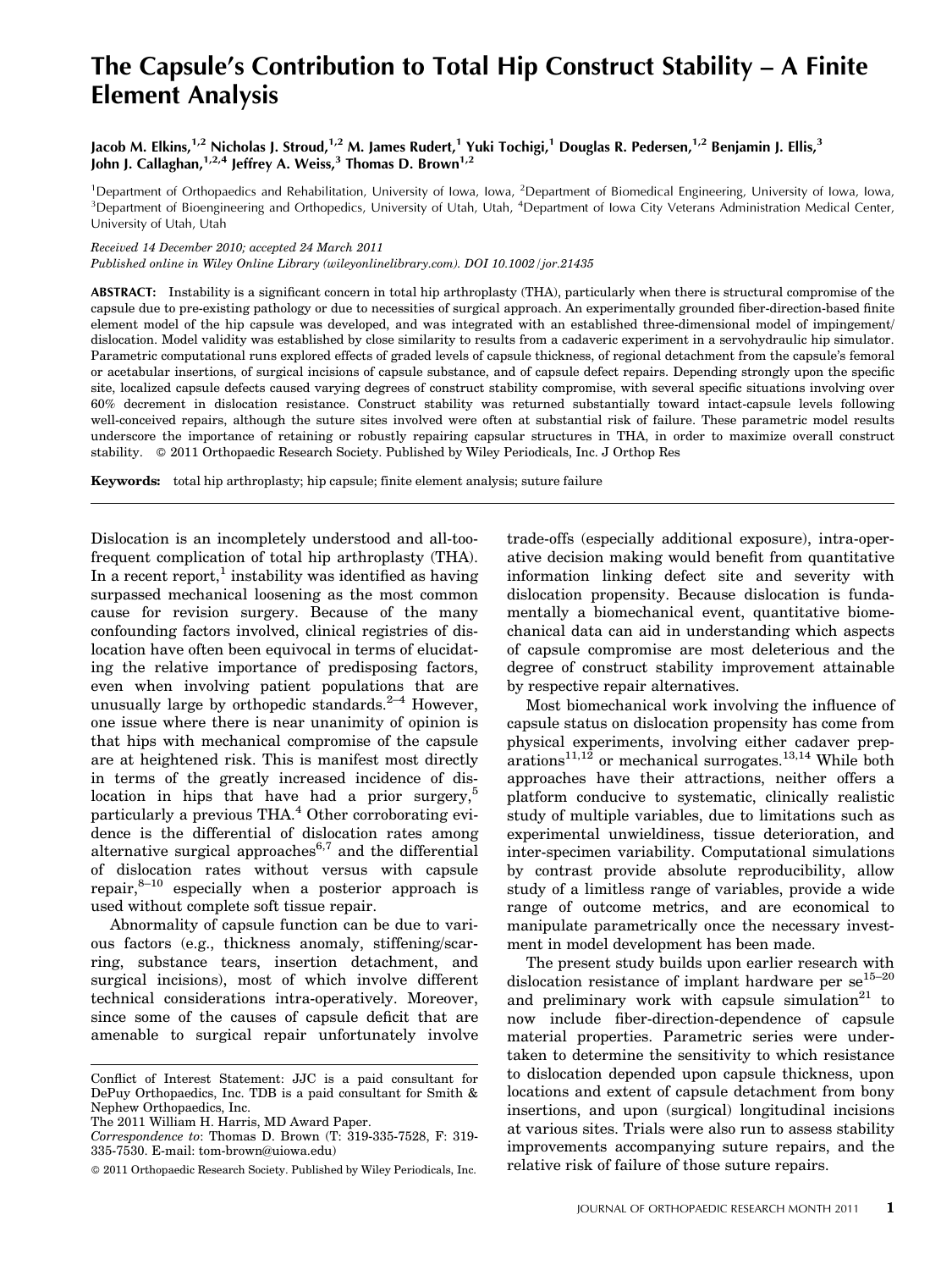#### MATERIALS AND METHODS

Data for THA implant hardware representation in the FE model were imported from manufacturer-provided CAD files and pre-processed using an FE mesh preprocessor (TrueGrid v. 2.3, XYZ, Scientific Applications, Inc., Livermore, CA). Implant positioning was held constant at  $35^{\circ}$  of inclination and  $20^{\circ}$  anteversion for the acetabular component, and at  $0^{\circ}$ anteversion for the femoral component. A metal-on-metal bearing couple was chosen, with the head, neck, and liner (all CoCr) modeled as exhibiting linearly elastic behavior  $(modulus = 210 GPa, Poisson's ratio = 0.3)$ . For purposes of computational economy, the cup backing and the distal regions of the femoral component were represented as rigid. For the same reason, the bony surfaces into which the capsule inserted on the acetabulum and proximal femur were also assumed to be rigid.

The particular dislocation challenge considered was a sitto-stand maneuver, commonly associated with posterior dislocation. Input hip rotations and contact forces were based on data from our previous laboratory opto-electronic motion studies of dislocation-prone maneuvers.<sup>17</sup> The sit-to-stand kinematic challenge began with the hip flexed in a seated position, continuing (unless dislocation occurred) to  $110^{\circ}$  of hip flexion, and then returning to full extension.

To map the orientation of capsule fibers, a fresh-frozen human cadaveric hemipelvis was obtained from a donor having no history of hip joint disorder. The specimen was examined radiographically and physically to verify the absence of pathology, and was then carefully dissected to remove all non-capsular soft tissue. Major families of fiber bundles were visually identified on the exposed intact capsule, and were demarcated by overlaying and suturing thin silicone rubber tubing that had been filled with aqueous barium contrast medium. The tubes were directed along the full longitudinal length of the capsule from the acetabular to the femoral attachment sites. The specimen was then scanned in a 64-detector CT scanner (Fig. 1A). Next, the capsule was dissected from the bony pelvis, and the full extent of the acetabular and femoral attachment sites were identified and similarly marked and scanned.

The CT scan datasets were segmented to define the inner and outer surfaces of the capsule, the marker tubes, and the acetabular and proximal femoral bony surfaces. After segmentation, these two CT data sets were co-registered to one other. This dataset was then further pre-processed using a series of rotations and translations to anatomically position the capsule with respect to a previously validated FE THA dislocation model. $21$  The segmented marker tubes were



Figure 1. (A) CT dataset for a native (left) cadaver hip hemipelvis affixed with contrast-filled marking tubes to delineate capsule fiber directions. (B) Capsule representation in the corresponding FE model. (C) Fiber directions shown for a single fiber-direction family, approximately coincident with the ischiofemoral ligament (Size scales are different).

converted to 3D curves, and were mathematically subjected to the same series of translations and rotations. These capsule surfaces and marker curves were then imported into TrueGrid, and were meshed entirely with hexahedral elements (Fig. 1B). Based on mesh convergence studies, the capsule was discretized into 9,744 hexahedral elements with an average element volume of  $\sim$ 4 mm<sup>3</sup>, providing a balance between accuracy and computational expense. To facilitate anatomic parametric studies, the capsule FE mesh was geometrically parsed into eight circumferential sectors. This allowed features such as surgical incisions, attachment releases, and suture repairs to be conveniently defined. Projection of the fiber-direction curves onto the inner and outer capsular surfaces provided a basis for identifying 27 different capsular material regions.

Anisotropic (fiber direction-dependent) representation of the capsule was implemented using the micromechanically based hyperelastic constitutive model originally introduced by Gasser et al., $^{22}$  which is available within the material set library of Abaqus. Material coefficients for the capsule model were optimized such that the resulting load-displacement data from a simulated distraction matched physical load-displacement data $^{23}$  for a corresponding cadaveric capsule distraction experiment (Fig. 2). The fibers were modeled as having a distinct unidirectional distribution within each of the 27 distinct regions (Fig. 1C).

Physical validation of the FE analysis was conducted using a novel transpelvic implantation of THA-replicating specialty hardware into a cadaveric hemipelvis (Fig. 3A–C). This transpelvic procedure allowed for investigation of the capsule's contribution to construct stability, beginning from a baseline condition where the capsule's normal anatomic integrity was fully preserved. A cadaveric hemipelvis implanted so as to replicate the THA's intra-articular geometry was fixed to a purpose-built four degree-of-freedom servohydraulic hip simulator (Fig. 4). This simulator allowed for compound joint rotation (flex/extension, ab/adduction, and endo/exorotation) along with axial loading. The moment resisting dislocation was recorded during sit-to-stand challenge simulations. The measured resultant moment behavior compared favorably with that from an FE analysis simulating identical loading and motion inputs (Fig. 5). Excellent computational versus experimental agreement was also



Figure 2. Comparison of load-displacement data, measured experimentally in a cadaver specimen, versus that best fit for the computational model. The specimen and the model were identi-cally loaded by distraction along the direction of the femoral neck axis.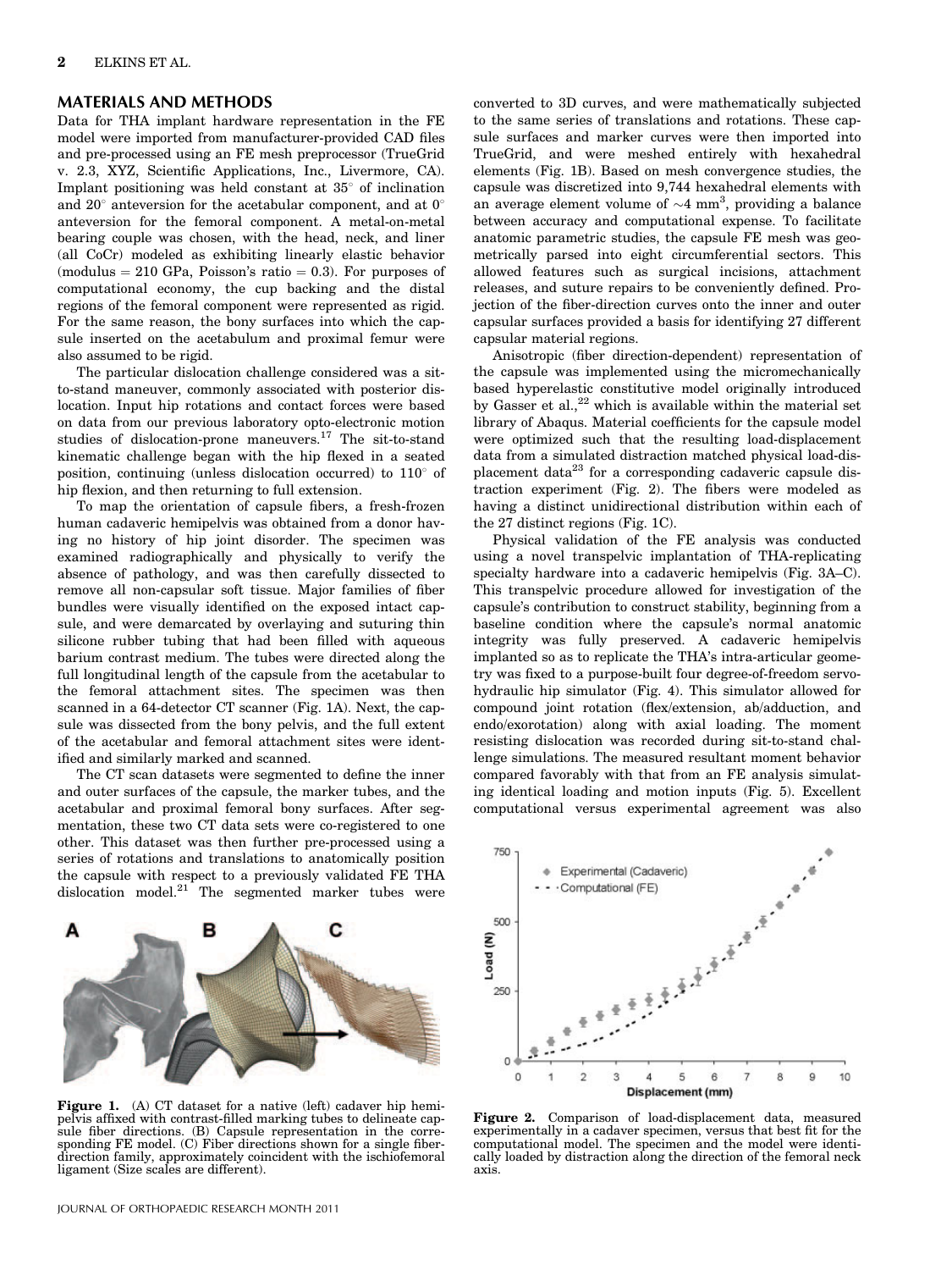

Figure 3. The transpelvic procedure allowed for implantation of THA hardware into a cadaveric hemipelvis without violating the capsular soft tissue integrity. (A) Access to the hip was gained by guiding a hole saw from the posterior pelvis into the joint. (B) The femoral head was exposed (top) and removed (bottom) through the access port. (C) THA-replicating hardware was implanted, and alignment was verified using coronal radiographs.

achieved regarding the spatial and temporal occurrence of impingement.

A parametric framework was developed that allowed for modeling specific deviations from a baseline configuration of the capsule's normal intact state (Fig. 6). To investigate plausible capsule thickness variations, 18 distinct capsule meshes were created, spanning published $^{24}$  ranges for male and female anatomy. Surgical incisions were simulated by defining surfaces imposed between specified adjacent circumferential sectors of the capsule (Fig. 6B). Surgical incision repairs were simulated by specifying that certain nodes across the incision became merged specified at equidistant spacings, effectively representing discrete "sutures" spaced equally along the incision (Fig. 6C). Bony attachment releases were simulated by removing the nodes associated with the corresponding anatomic insertion and freeing up all degrees of freedom at those locations. Attachment-site release repairs were simulated by selecting specific nodes



Figure 4. Servo-hydraulic hip simulator. This system inde-pendently prescribed flex/extension, endo/exorotation, ab/adduction, and joint loading magnitude.



Figure 5. FE validation comparing resisting moment results for a sit-to-stand dislocation challenge for a cadaveric specimen implanted with THA equivalent hardware versus FE prediction using identical kinematic and kinetic profiles for the case of an uncompromised hip capsule. Reduced joint loading (nominally 10% of physiologic peak joint loads for this maneuver) was utilized to avoid risk of damaging the cadaver specimen.

across the thickness of the released section (again, equidistantly spaced), and returning them to insertion site boundary conditions.

Kinematic contact definitions were specified for all possible perturbations of implant, bone, and soft tissue engagement (Fig. 7). For all FE runs, the resultant moment that developed to resist dislocation (designated as the resisting moment) was tracked throughout the entire kinematic input sequence (Fig. 8). The area under the moment-rotation curve corresponds to the mechanical energy dissipated within the construct during the dislocation challenge. This energy value, determined for each parametric run by numerically integrating the area under spline curves fitted to each analysis' motion-rotation data, provided a useful comparative metric of overall resistance to dislocation. One-hundred-nine FE simulations were run (Abaqus Explicit 6.9.3), including the baseline case of an intact normal capsule, 22 cases of capsule thickness variation, and 86 specific situations of defect or defect  $+$  repair.

# RESULTS

Variations in capsule thickness had substantial effects on construct stability (Fig. 9). For the thinnest capsule considered (1 mm), peak dislocation resistance reached only 53% of that for a (baseline) 3.5 mm capsule thickness, and reached only 31% of that for the thickest capsule modeled (6 mm). Population-wide, at the 25th percentile versus 75th percentile of thickness for males and for females, the peak resisting moment values reached only 43 versus 56% and 40 versus 57%, respectively, compared to a 6 mm thick capsule.

The effects of localized capsule detachments/ releases at the femoral and acetabular insertion sites showed similarly strong dependence on the defect location (Fig. 10). Posterior- and posterolateral-aspect capsule insertion defects, along either the acetabular or femoral attachments, involved decreases in computed dislocation energy dissipation of >50% relative to intact-capsule levels. As can be appreciated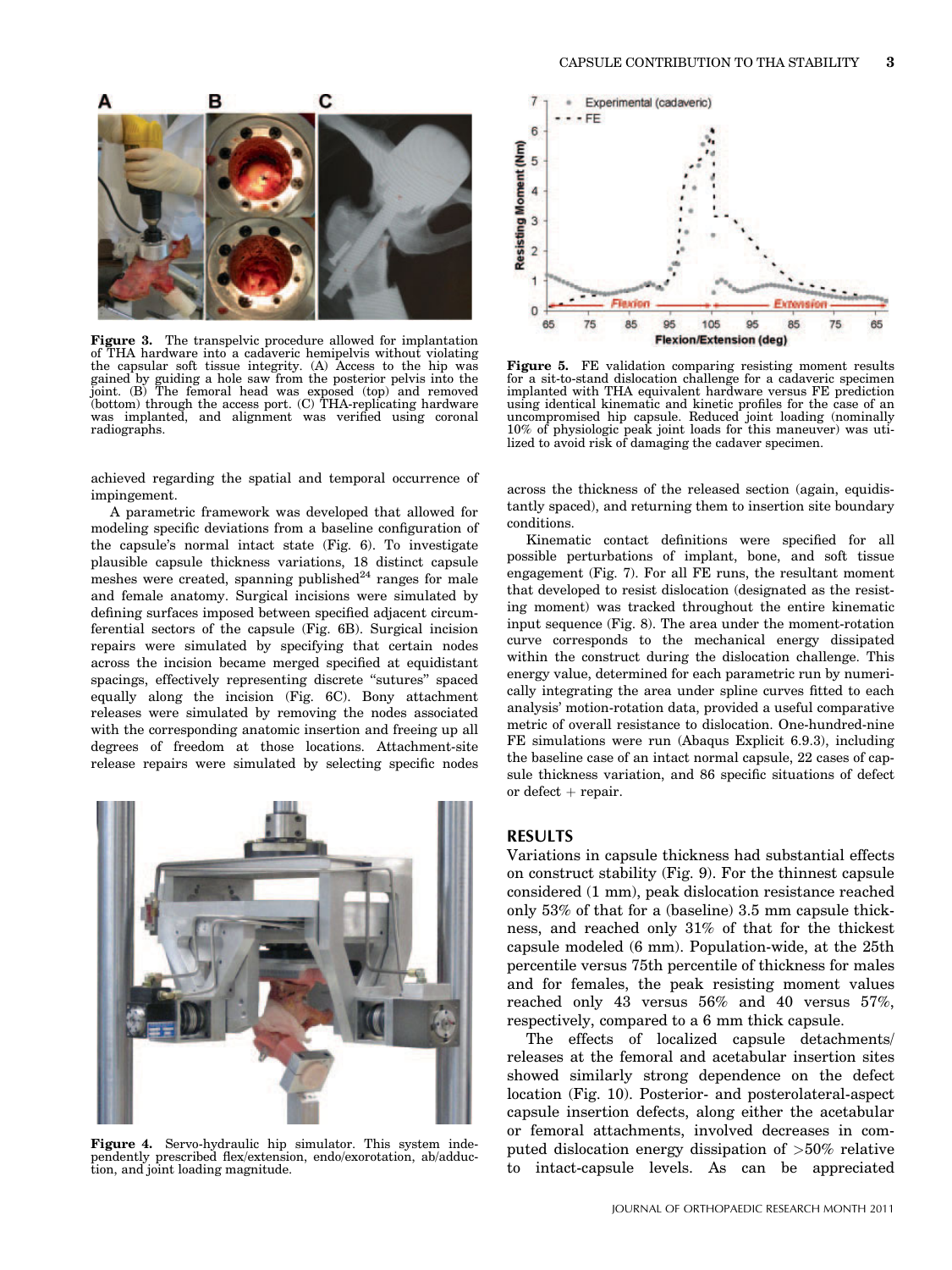conceptually from Figure 7, posterior attachment defects effectively removed substantial fractions of capsule substance from being able to contribute to opposing dislocation in flexion-dominated maneuvers. Repairs of such defects returned peak resisting moment values to within 10–20% of baseline levels.

Unrepaired full-length longitudinal capsule incisions likewise substantially compromised construct stability (Fig. 11), but again in a site-dependent manner. The most deleterious positions for longitudinal incisions tended to be located more laterally than was the case for acetabular insertion site defects, and more medially than was the case for femoral insertion site defects, presumably a consequence of the obliquity of directional fiber architecture. Another distinction was that the most severe levels of stability compromise for longitudinal incisions  $(\sim 50\%$  reductions from intact baseline) were less pronounced than those for extremum insertion defects  $(\sim 60\%)$ , presumably because capsule material on either side of the incision could still participate in load transmission ''in parallel'', whereas insertion defects represent ''in series'' disruptions of load transmission. Suture repairs of even worst-case longitudinal incisions successfully returned stability to within  $\sim 10\%$  of baseline levels.

Computed pull-apart forces for individual suture sites for various repair alternatives for various capsule defects are shown in Figures 12 and 13. Many repair scenarios that would restore near-normal construct stability involved forces that approach or exceed the mechanical strength of sutured repair<sup>25</sup> (shaded band in Figs. 12 and 14). Multiple sutures per repair site substantially reduced per-suture tensile loads.



Figure 7. Contour plot of liner von Mises stresses developed during impingement/subluxation of a right hip at high flexion. Stress concentrations occurred at two distinct regions of the cup: the impingement site (anteriorly) and the egress site (posteriorly). For clarity, the femoral component is rendered translucent, and only the anterior half of the capsule is shown.

However, the safety factor improvements achieved were not in direct proportion to the number of sutures employed (Fig. 14), as load allocation was sensitive to both suture number and suture location within a single repaired defect.

# DISCUSSION

Mechanical compromise of the capsule is empirically recognized as a leading factor associated with THA dislocation. Even so, the dramatic decreases of hip stability computed for the most adversely located capsule deficits in our study were sobering, and suggest



Figure 6. (A) Coordinate conventions for specifying circumferential location. The anterior-most aspect of the capsule was assigned a value of  $\theta = 0^{\circ}$ , with  $\theta$  increasing in a counter-clockwise fashion (for visual clarity, the femoral stem has been rendered transparent). (B) A single longitudinal incision is shown at a posterolateral location. (C) Repair of a laterally located incision with two sutures, equidistantly spaced.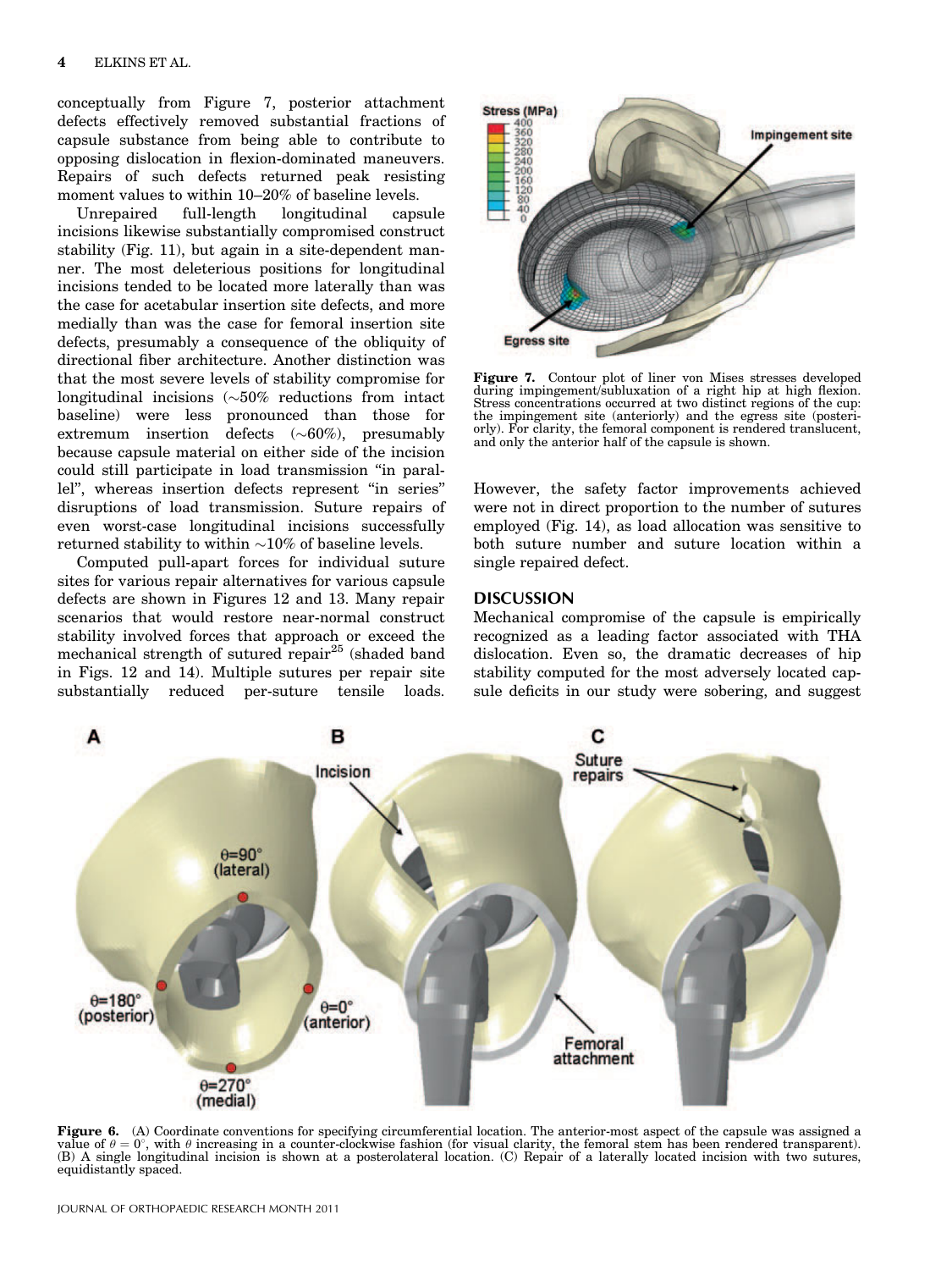

Figure 8. Resisting moment development for hip flexion during the sit-to-stand maneuver for the intact capsule and for the most stability-compromising capsule defect (3/8 acetabular insertion release) and its repair. For this most compromising case, the capsule provided virtually no resistance to dislocation, and the resisting moment was attributable to hardware interactions only. Repair of this defect returned construct stability to near baseline levels.

that capsule compromise may in fact be the dominant predisposing consideration. The computed resisting moment reductions were far greater than those estimated in earlier hardware-only FE series for design variables such as head size, liner chamfer angle, neck bevel, or head center insert.19,20 The present range of stability reductions also substantially exceeded previously-computed reductions associated with clinically plausible sub-optimal component orientations.<sup>16,17</sup>

This apparent dominance of capsule compromise as a factor affecting instability arguably merits further attention, particularly for identifying effective strategies for surgical repair of specific categories or locations of defects and deficiencies. The high tensile



Figure 9. Resisting moment developed during hip flexion versus capsule thickness across the population-wide range (inset) of thicknesses. Moment values are reported both at incipient impingement and at the instant of maximum resistance to dislocation. Insert curves are replotted from the data of Dihlmann et al.<sup>2</sup>



Figure 10. Relative (%) change in computed dislocation-resistance energy developed during hip flexion for simulated capsule acetabular insertion detachments (circle symbols) and femoral detachments (square symbols) as a function of circumferential position of detachment site. Construct stability compromise depended on both the site and extent of the detachment. Otherwise comparable-extent defects generally involved greater stability compromise for femoral attachment defects located on the medial aspect and for acetabular attachment defects located on the lateral aspect. Construct stability was consistently returned appreciably toward intact levels for suture repair (demonstrated by piecewise curves) of the most compromising detachments (posterolaterally located).

stresses at some of the suture repair sites are disconcertingly consistent with the high incidence of early failures of certain posterior structure repair procedures.26,27 While suture failure in our model was predicted based on ultimate tensile stress of the suture material, this is certainly a conservative approach: surgical wound healing is a dynamic process and does not begin until the acute phase of resulting inflammation subsides.28 Insertion-site tendon degeneration persists for at least 6 weeks, $^{29}$  suggesting that repair failure immediately post-op might occur due to suture



Figure 11. Relative (%) change in computed dislocation-resistance energy developed during hip flexion for unrepaired (symbols) and repaired (piecewise curves) longitudinal capsular incisions located at selected stations circumferentially. Assuming that suture failure or pull-out did not occur, appreciably improved stability (although not to intact-capsule levels) was obtained for the more compromising posteriorly located incisions.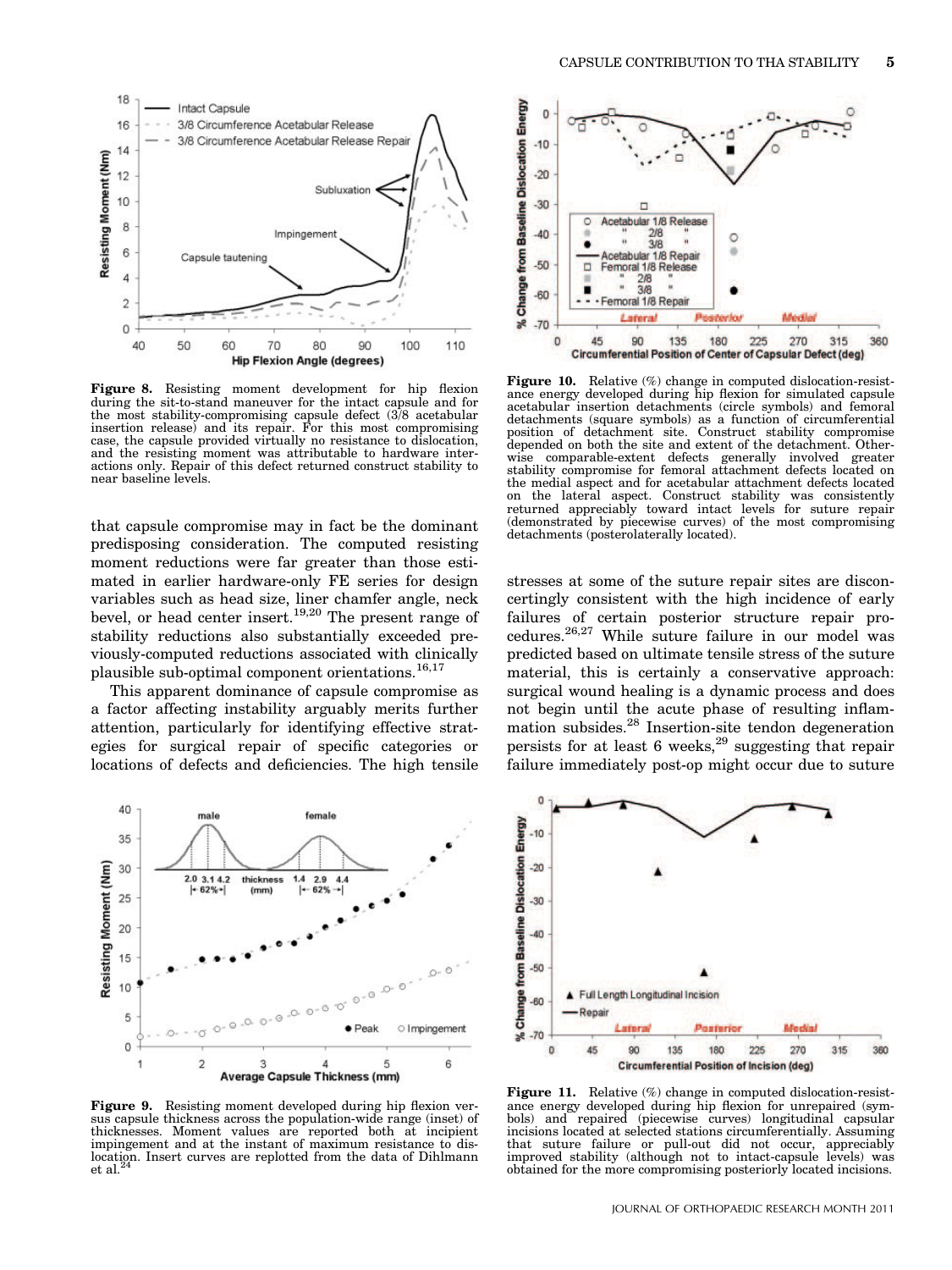

Figure 12. Peak tension developed at the suture site, for repairs of longitudinal slits with 2, 3, 6, or 9 sutures, and for single-site repairs of regional acetabular and femoral insertion detachments. For these model runs, suture material failure or suture pullout was assumed not to occur. For reference, the range of ultimate tensile strength for No. 1 and No. 2 suture materials reported in the literature<sup>25</sup> is shown in gray. [Color figure can be viewed in the online issue, which is available at wileyonlinelibrary.com]

pullout, not suture breakage. While our global-construct FE model is not ideal for addressing the local mechanics of suture rupture/pull-out, these global results clearly show that some repairs are much more challenged than others.

Although the present computational formulation represents a substantial step forward from cadaver/ surrogate testing and from hardware-only FE analysis, several simplifications and limitations merit mention. First, although the capsule material model addressed prevailing anatomic fiber directionality and was grounded in earlier experimental work involving region-specific physical testing, the present embodiment involves only a single direction of fibers throughout the entire thickness of capsule at any given site. Obviously, a population of multiple fiber directions



Figure 13. Per-suture tensile loads (bars) developed at simulated femoral and acetabular repair sites for a 3/8- circumference posteriorly centered capsule insertion release for single-suture versus averages for 3-, 5-, and 10-suture repairs spaced equally along the defect. Deviations from baseline dislocation dissipation energy are shown (open symbols) for each repair.



Figure 14. Peak suture tensile load for repair of a posterior longitudinal incision for 2-, 3-, 6-, and 9-suture repairs as a func-tion of suture location along the proximal-distal length of the incision. Significance of the gray band is the same as in Figure 12. [Color figure can be viewed in the online issue, which is available at wileyonlinelibrary.com]

might exists at any given site, and fiber orientations probably vary through the thickness. Another limitation of our model is that only a single dislocation challenge maneuver was considered, whereas a broad variety of challenges ensue in activities of daily living.<sup>17</sup> We would emphasize, however, that capsule defect locations that are relatively benign for one particular dislocation-risk maneuver are not necessarily benign for others; ''the chain is only as strong as its weakest link,'' and that weakest link most certainly varies with activity.

In summary, we have provided novel mechanistic information regarding the sometimes dramatic degree to which capsule compromise can contribute to THA instability. Since most THA dislocations occur for flexion-dominated motion challenges such as we modeled, the present FE results help explain the lower dislocation rates documented in clinical series where the posterior capsular structures either have not been violated or have been robustly repaired. Furthermore, the present data reinforce the need to meticulously re-approximate and repair the posterior capsular structures to the greatest extent possible.

## ACKNOWLEDGMENTS

Financial support for this research was provided by the NIH (AR46601 and AR53553) and the Veterans Administration. Helpful technical data regarding design parameters of the implant components were provided by DePuy, Inc.

# REFERENCES

- 1. Bozic KJ, Kurtz SM, Lau E, et al. 2009. The epidemiology of revision total hip arthroplasty in the United States. J Bone Joint Surg Am 91:128–133.
- 2. Ali Khan M, Brakenbury P, Reynolds I. 1981. Dislocation following total hip replacement. J Bone Joint Surg Br 63:214–218.
- 3. García-Cimbrelo E, Munuera L. 1992. Dislocation in lowfriction arthroplasty. J Arthroplasty 7:149–155.